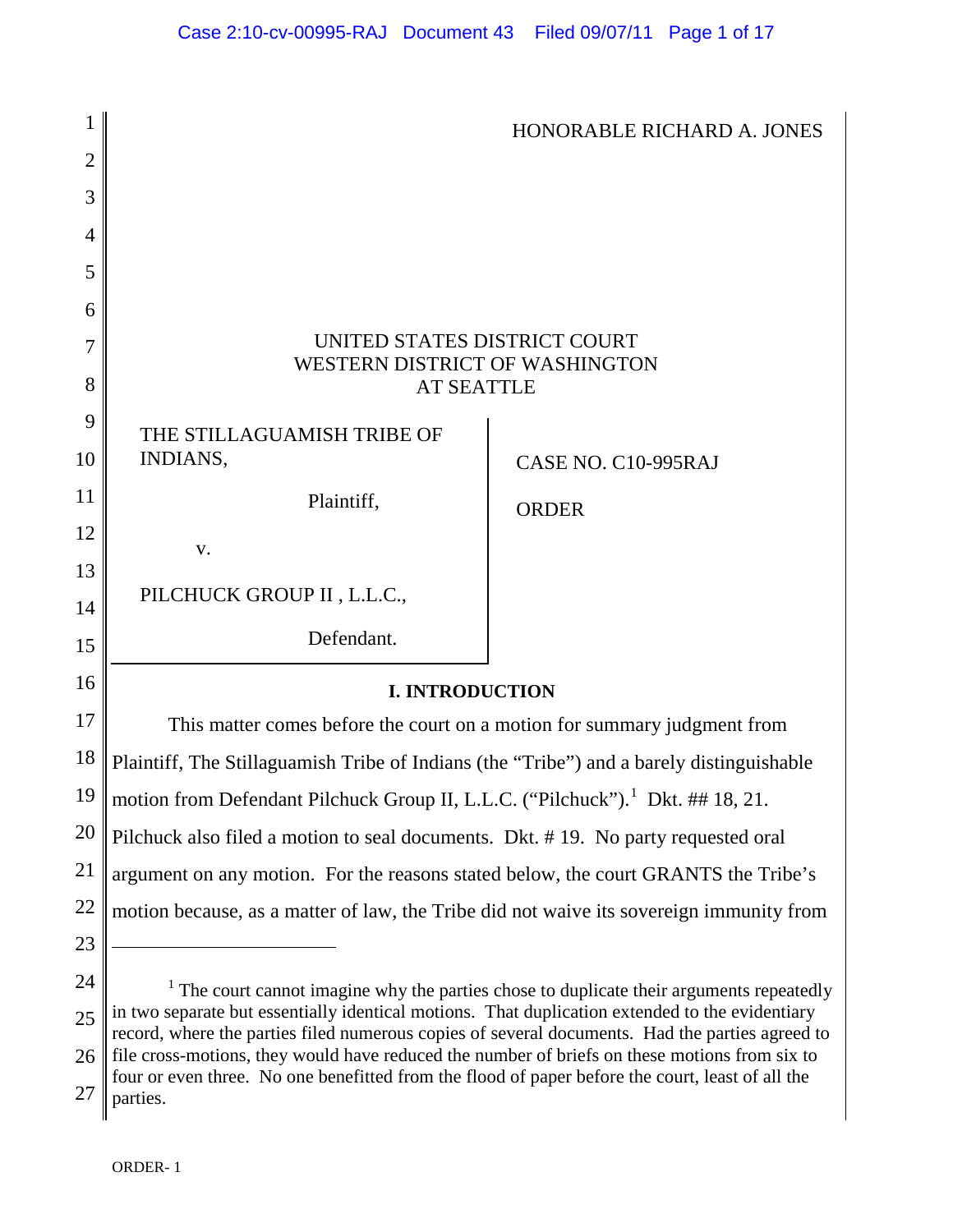1 2 3 4 suits arising out of the contract at the core of this case. The court accordingly enjoins Pilchuck from pursuing its arbitration demand against the Tribe. The court DENIES Pilchuck's motion for the same reasons. The court DENIES the motion to seal, and directs the clerk to UNSEAL the documents at Docket No. [2](#page-0-1)0. $2$ 

5 6 7 8 9 10 11 12 13 14 This order will also address a motion pending in *Stillaguamish Tribal Enterprise Corp. v. Pilchuck Group II, L.L.C.*, Case No. C11-387RAJ. Stillaguamish Tribal Enterprise Corporation ("STECO") is a Tribe-chartered entity. In early 2011, Pilchuck supplemented its arbitration demand against the Tribe with a virtually identical demand against STECO regarding the same dispute. Like the Tribe, STECO sued to enjoin the arbitration, invoking its sovereign immunity. STECO moved for summary judgment. Dkt. # 6. Again, no one requested oral argument. The court DENIES STECO's motion solely because it finds that Pilchuck has not had an opportunity to pursue discovery in that case. It imposes conditions on Pilchuck before it can pursue that discovery. The court will enter an order in Case No. C11-387 memorializing its decision.

## **II. BACKGROUND**

16 17 18 19 20 21 22 The Tribe, like all Indian tribes, is a "'distinct, independent political communit[y] . . . retaining [its] original natural rights' in matters of local selfgovernment." *Santa Clara Pueblo v. Martinez*, 436 U.S. 49, 55 (1978) (quoting *Worcester v. Georgia*, 6 Pet. 515, 559 (1832)). Although the Tribe lacks complete sovereignty, it nonetheless enjoys sovereign immunity, subject only to express abrogation of that immunity by the Tribe or Congress. *Santa Clara Pueblo*, 436 U.S. at 58. No congressional abrogation of immunity is applicable in this case.

<span id="page-1-0"></span>23 24 25

 $\overline{a}$ 

<sup>26</sup> 27  $2$  Pilchuck filed its motion to seal merely to satisfy its obligation to protect documents the Tribe had designated as confidential. The Tribe did not respond to the motion, much less explain how sealing the documents complies with the standards set forth in Local Rules W.D. Wash. CR  $5(g)$ .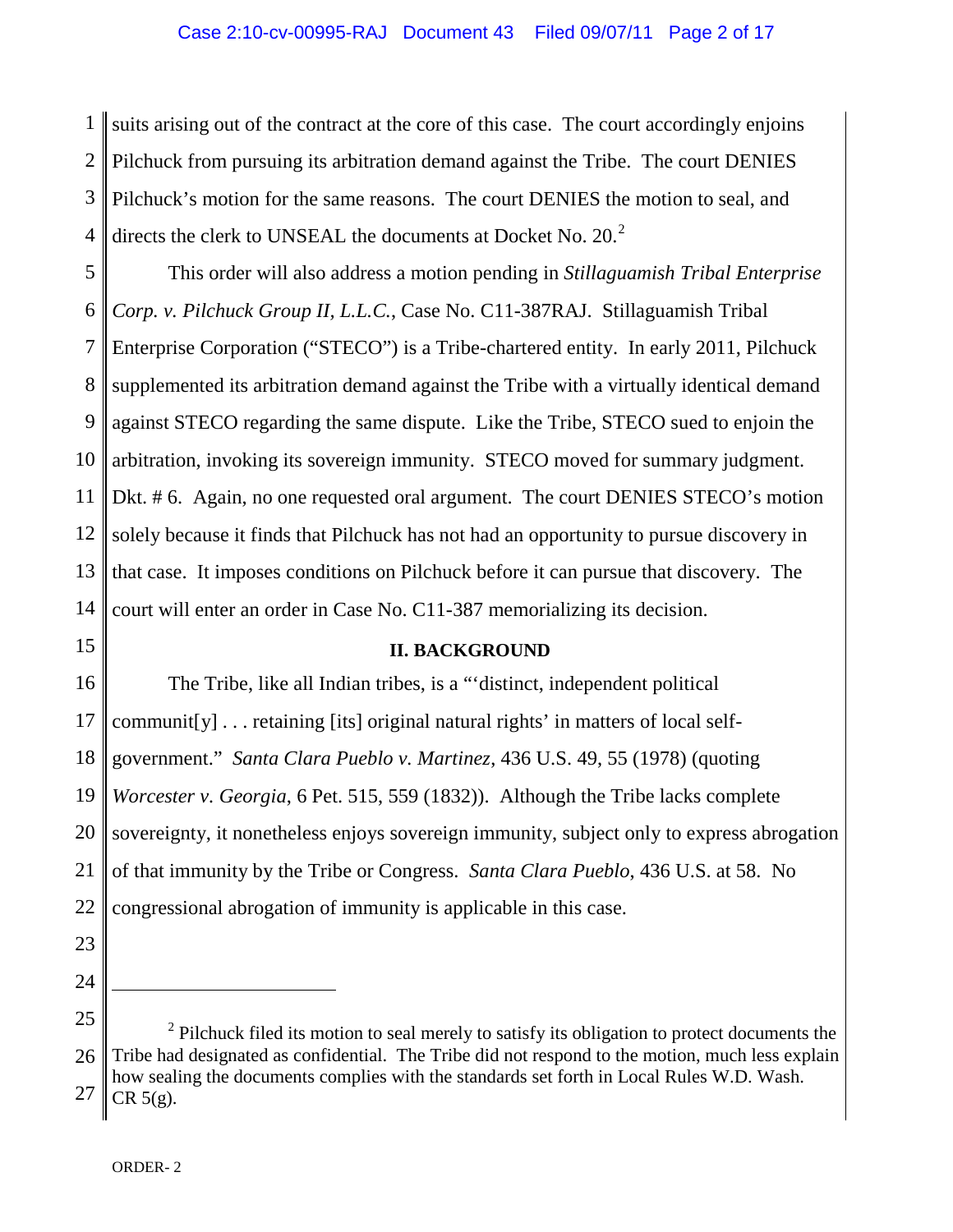1 2 3 4 5 6 7 8 9 Pilchuck has demanded arbitration against the Tribe in a dispute over a contract to develop an RV park. That contract, a July 15, 2006 "Working Agreement," is on its face an agreement between Pilchuck and the Tribe. David Nelson, one of Pilchuck's principals, signed the contract on Pilchuck's behalf. The Tribe asserts, however, that the person who purported to sign the Working Agreement on its behalf, Edward Goodridge, Senior ("Mr. Goodridge Sr."), had no authority to do so. STECO is nowhere mentioned in the Working Agreement. Nonetheless, as the court will later discuss, Pilchuck contends that Mr. Goodridge Sr. not only bound the Tribe to the Working Agreement, but STECO as well.

10 11 12 13 14 15 The Working Agreement contains an arbitration clause and a waiver of the Tribe's sovereign immunity. Agr.  $\P$  10.1-10.4, 11.1. No one disputes that the Agreement, had the Tribe actually authorized it, would be effective to bind the Tribe to arbitration over any disputes arising under the contract. The sole dispute is whether the Tribe authorized the Agreement, and more particularly, whether it authorized the arbitration clause and sovereign immunity waiver.

16 17 18 19 20 21 22 Mr. Goodridge Sr. was once the Chairman of the Tribe's Board of Directors ("Tribal Board"), the six-member body who the Tribe's constitution empowers to govern the Tribe. It is not clear precisely when Mr. Goodridge Sr. left the Tribal Board, but it is undisputed that by 2006, not only was he not a member of the Board, but Mr. Nelson knew as much. Nelson Decl. ¶ 6. Mr. Goodridge Sr. was, however, the Chief Executive Officer of STECO and the Chair of STECO's board, positions he held from STECO's incorporation in 2002 until 2008.

23 24 25 26 27 Prior to the Working Agreement, the Tribe was no stranger to Pilchuck or its principals, Nathan Chapman and Mr. Nelson. They began consulting for the Tribe in 2002. Their role was to seek economic opportunities for the Tribe. There is no dispute that they did so, and that they worked on several projects with and for the Tribe, including the Tribe's casino. There is also no dispute that the Tribe member with whom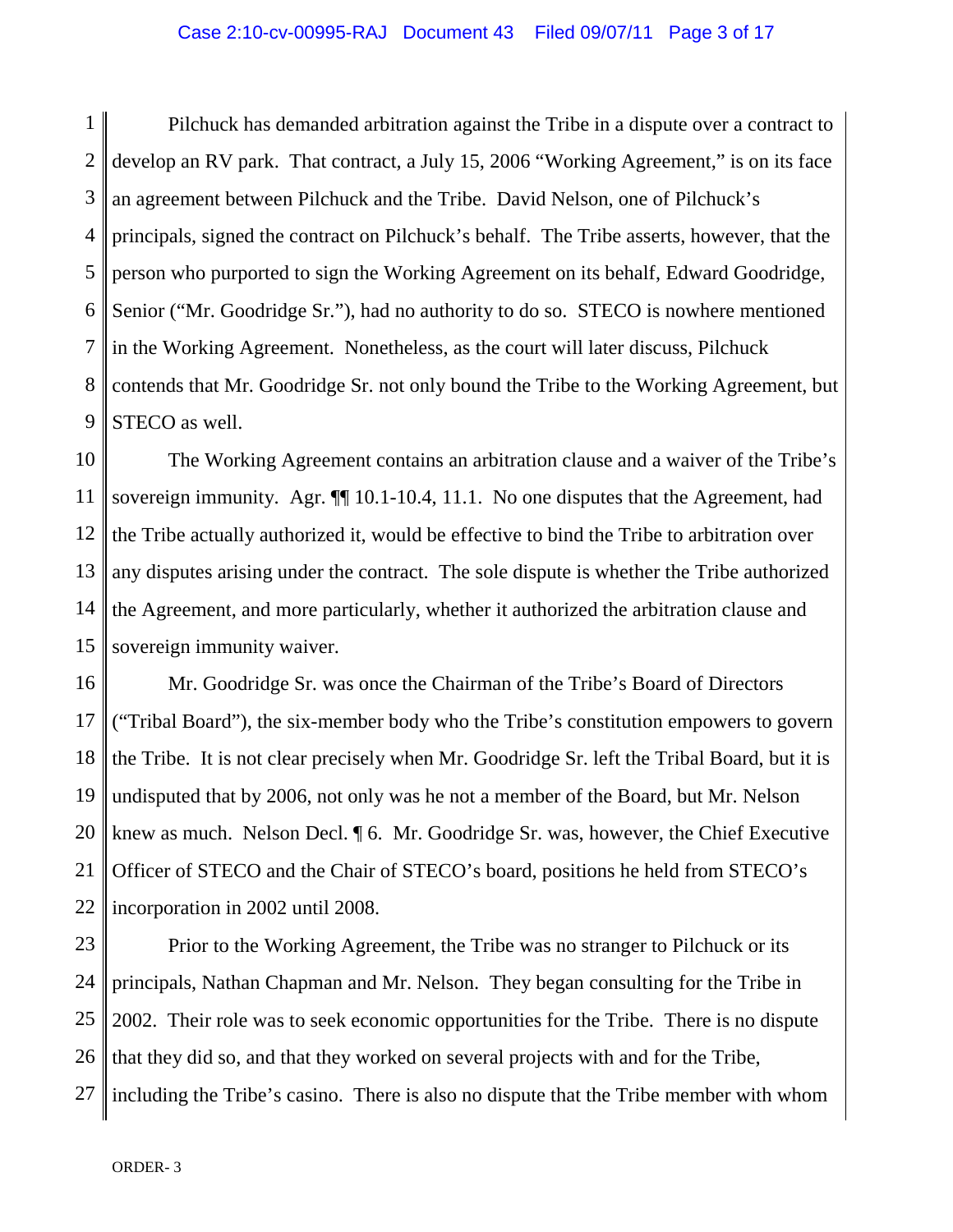### Case 2:10-cv-00995-RAJ Document 43 Filed 09/07/11 Page 4 of 17

1 2 3 they worked most closely was Mr. Goodridge Sr. That relationship began while Mr. Goodridge Sr. was the Chairman of the Tribal Board, and continued after he left the Board and became STECO's CEO.

4 5 6 7 8 9 10 11 12 13 14 15 16 Mr. Nelson had the Working Agreement drafted in July 2006 to memorialize plans to develop specific parcels of property along Interstate 5 into an RV park. The form of the Working Agreement, including its immunity waiver, closely resembles the form of several other contracts between entities in which Mr. Nelson was involved and the Tribe. Although the parties focus on the RV park, the Working Agreement acknowledges a variety of other business possibilities for the subject land. Agr. ¶ 1.3. The Working Agreement described a process wherein Pilchuck would purchase the subject property and take all steps necessary to transfer it to the United States as trust land for the Tribe. Once the property became trust land, the Tribe was to lease the property back to Pilchuck for the operation of the RV park or other businesses. Mr. Nelson declares that he distributed copies of the Working Agreement to members of the Tribal Board and STECO. At least two members of the Board claim that they never saw the Working Agreement until Pilchuck initiated arbitration in 2010.

Pilchuck contends that the Tribe gave its approval for the Working Agreement at an October 16, 2006 Tribal Board meeting. Mr. Nelson attended that meeting along with Mr. Goodridge Sr. Only four of the six Board members were present at the meeting, including the Board's Chair, Shawn Yanity, and its Vice-Chair, Mr. Goodridge Sr.'s son, Edward Goodridge, Jr. ("Mr. Goodridge Jr.").

Although the participants in the October 2006 meeting discussed the RV park project, they never mentioned the Working Agreement. Mr. Nelson described the RV project at length, but for reasons he never explains, he did not refer to the Working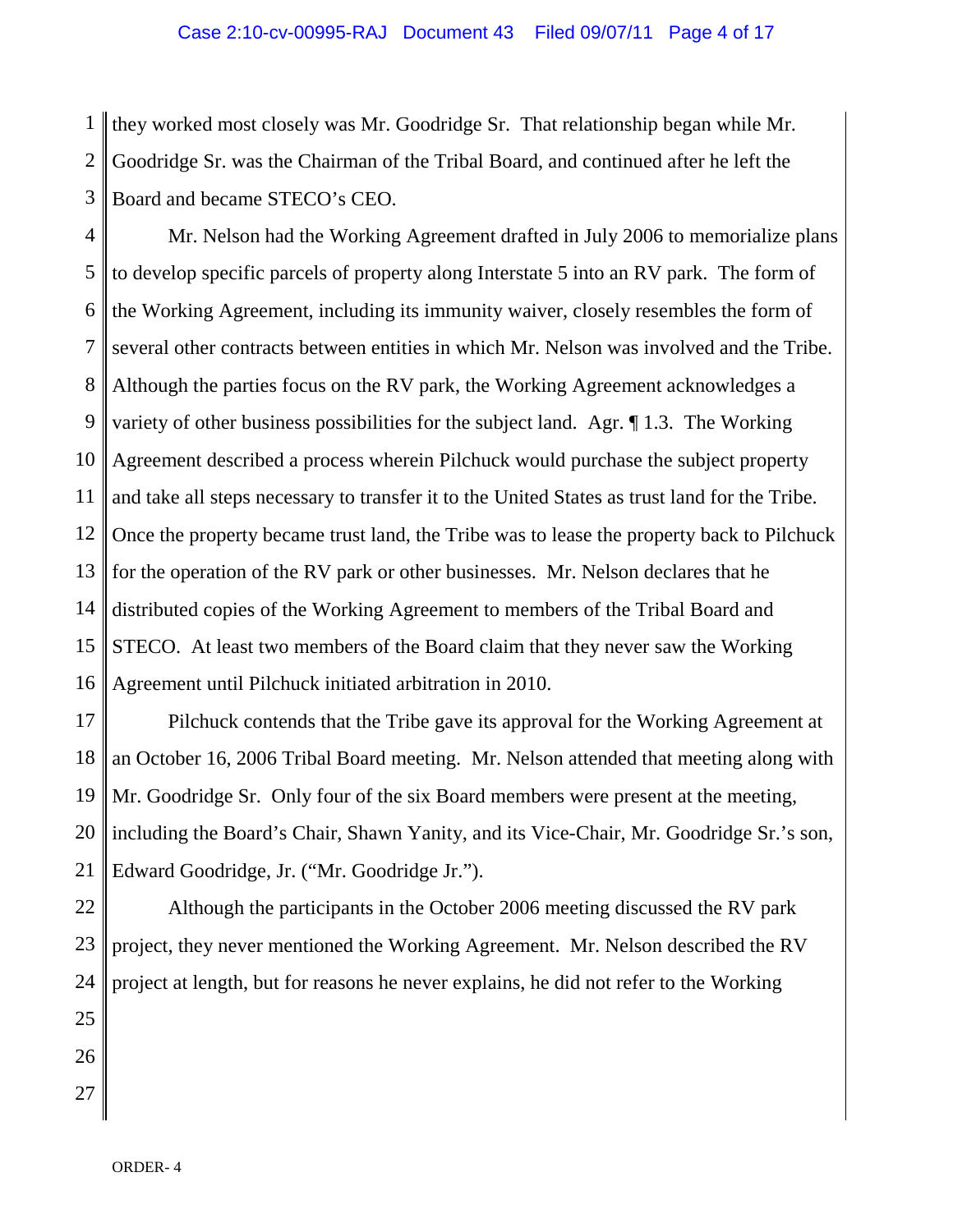1 2 Agreement. He testified that he did not attend the meeting to get approval for the Working Agreement.

Q: But at this meeting you were trying to get a blessing for the Pilchuck [Working Agreement]; isn't that correct?

27 A: I'm not saying that at this meeting that's what I was trying to get, no. Smith Decl. (Dkt. # 34-1), Ex. E (Nelson Depo. at 146). Indeed, Mr. Nelson testified that he "d[id]n't think that agreement was even on the table" at the October meeting. *Id.* (Nelson Depo. at 144). He did not bring a copy of the Working Agreement to the meeting, and he "wasn't talking about that working agreement" at the meeting. Despite his failure to mention the Working Agreement, the transcript of the meeting reveals that he offered an extended description of the RV park project. Smith Decl. (Dkt. # 18-2), Ex. A (transcript of Oct. 16, 2006 meeting, hereinafter "Tr."). He explained that he had assembled an investor group to purchase the subject property for \$1.735 million, conditioned on a guarantee that the Tribe would repurchase the property if the project did not come to fruition. Tr. at 2-3, at 4 ("You guys need to at lease [sic] say yes, Dave, we support your RV park and we want to do it and if we can't do it then we'll buy the property from you later for another use."). After an extended discussion of the project and the buyback guarantee, Mr. Nelson asked, "So, is it safe to say then that if I go ahead and put my earnest money up for this that I won't lose my money?" Tr. at 12. The sole response to the question came from Mr. Goodridge Jr., who said: "I would say that's safe." *Id.* No other Board member offered a response. Mr. Nelson responded: "Well I trust the tribe." *Id.* At no point during the meeting did the parties discuss arbitration or sovereign immunity. Moreover, Mr. Nelson's description of the RV project at the meeting differed from the terms of the Agreement. For example, the Working Agreement obligated the Tribe to pay a 30 percent surcharge to Pilchuck in the event it bought the property. Agr. ¶ 2.6. Mr. Nelson proposed a surcharge of 10 to 12 percent. Tr. at 3 ("[I]f we can't do the park, the tribe would have to pay them back some money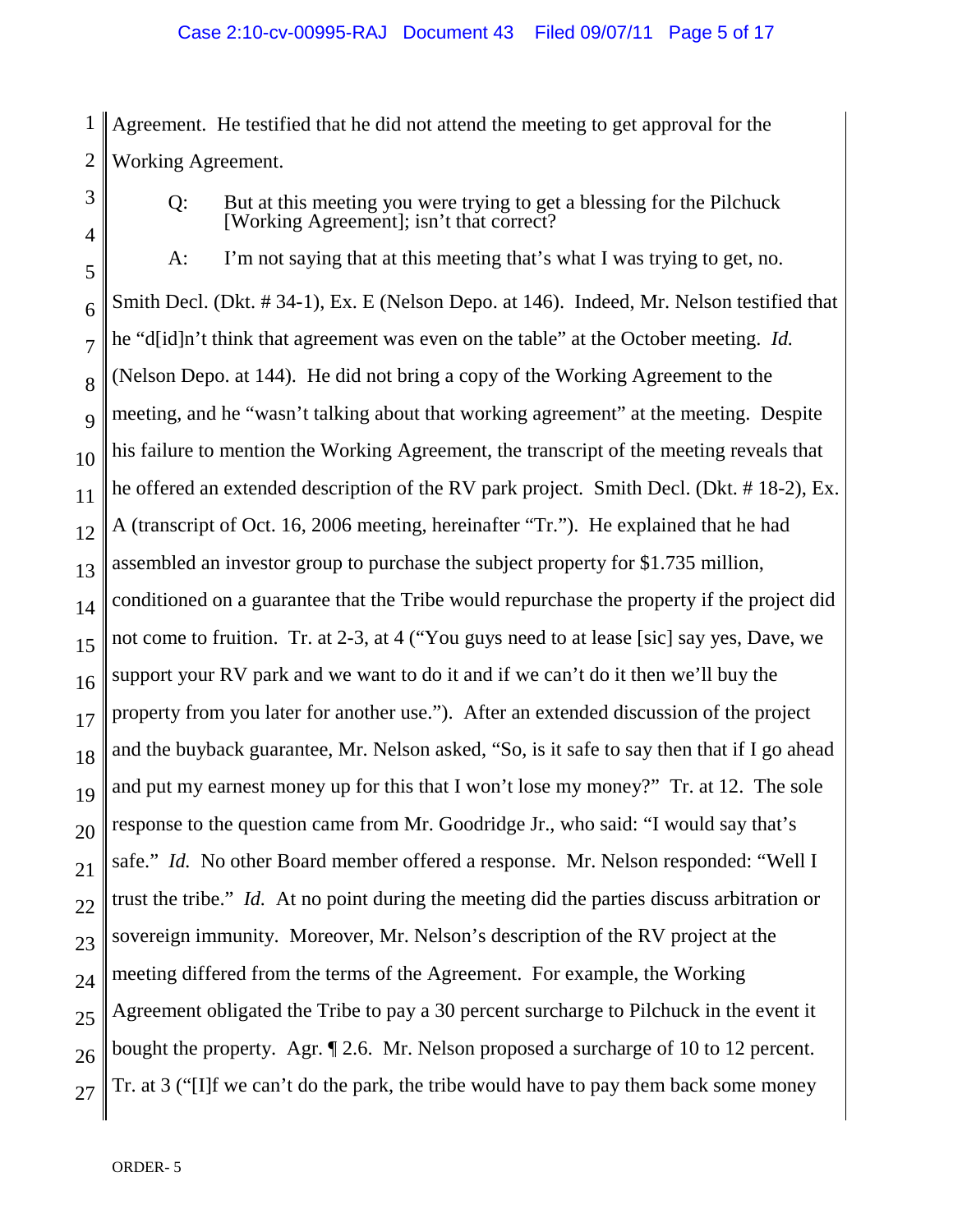1 2 3 4 5 with say a 10 or 12 percent return and then you own the property." $\cdot$ .<sup>[3](#page-1-0)</sup> At no point in the meeting did anyone discuss drafting a contract memorializing the RV park agreement. At no point in the meeting did anyone discuss who would negotiate such an agreement on behalf of the Tribe. At no point in the meeting did anyone suggest that Mr. Goodridge Sr. would act as the Tribe's agent in further negotiations.

6 7 8 9 10 11 Nonetheless, according to Mr. Goodridge Sr., he signed the Working Agreement on behalf of the Tribe and STECO sometime after the October meeting. Goodridge Sr. Decl. ¶ 17. No one knows when Mr. Nelson signed the Agreement, not even Mr. Nelson. Smith Decl. (Dkt. # 34-1), Ex. E (Nelson Depo. at 147-49). The only date on the Agreement is July 15, 2006. Neither Mr. Goodridge Sr.'s signature nor Mr. Nelson's is dated.

There is no dispute that the Tribe took actions after the October 16 to help bring the RV park project to fruition. Mr. Yanity himself gave approval to at least one preliminary study. There is no dispute that Mr. Goodridge Jr. and Mr. Goodridge Sr. worked with Pilchuck toward completing the project. According to Mr. Nelson, the Tribe decided not to continue with the RV park project in fall 2007. Nelson Decl. ¶ 18. No one disputes Mr. Nelson's statement that the Tribe entered "option agreements" to repurchase the subject property and made periodic payments, even though the "option agreements" are not part of the record. *Id.*

By 2008, however, the composition of the Board had changed. Mr. Goodridge Jr. was no longer a member of the Board, and Mr. Goodridge Sr. left his position at STECO.

<span id="page-5-0"></span><sup>3</sup> In another example, Mr. Nelson told the Board that he wanted the Tribe to lease the park property back to his group after it became trust land, suggesting a 50-year lease. Tr. at 5. The Working Agreement, however, expressly required the Tribe to execute a lease in a specific format after the subject property became trust property. Agr. ¶ 2.3 (requiring Tribe to "produce an executed Lease for the property that shall be in substantially the same form as Exhibit B"). Pilchuck does not explain why would Mr. Nelson discuss this issue without referring to the Agreement.

 $\overline{a}$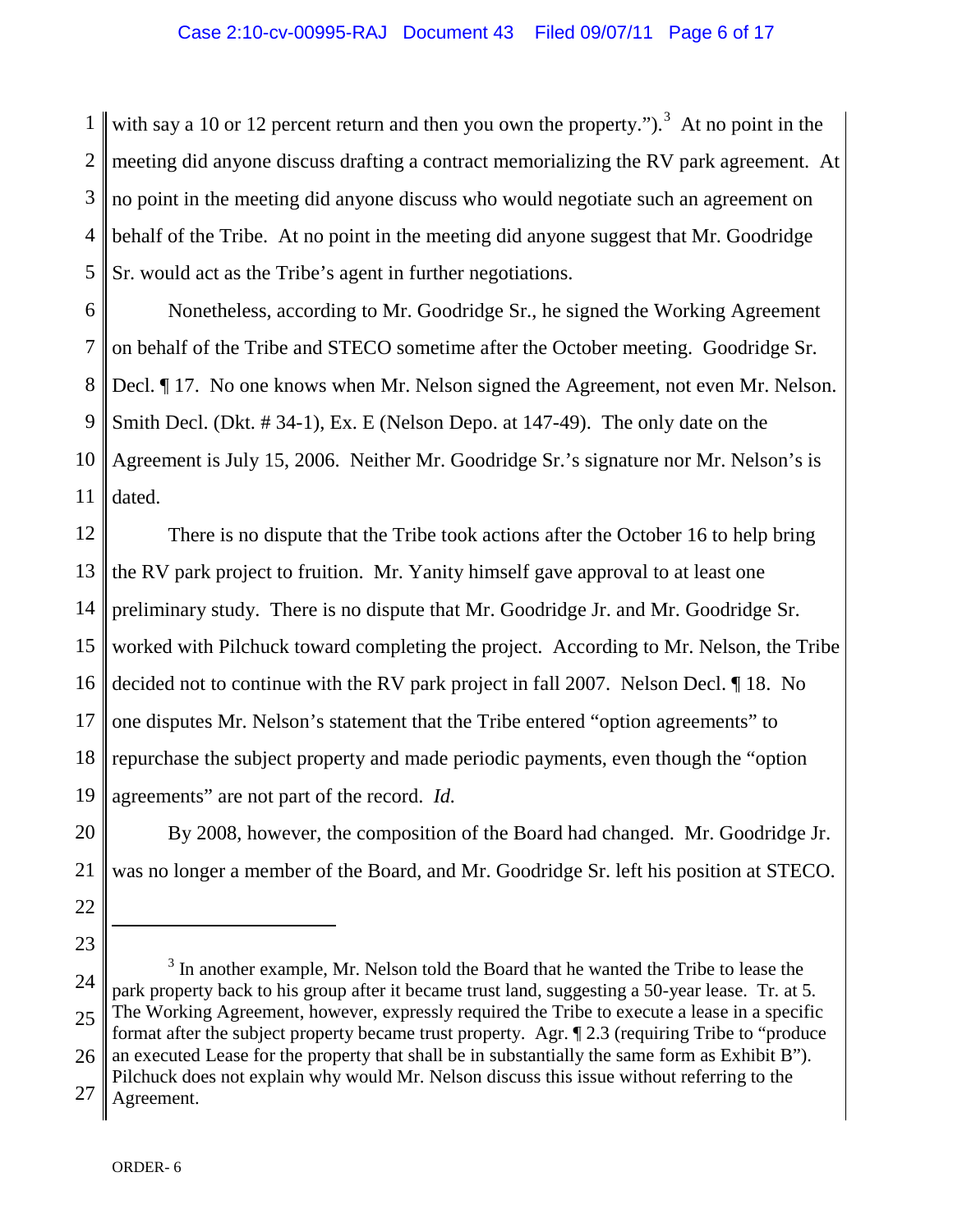1 2 3 4 5 The new Board declined to honor any repurchase commitment, leaving Pilchuck in possession of the subject property. Pilchuck made an arbitration demand on the Tribe in January 2010, and took steps to begin the arbitration. The Tribe refused to participate in the arbitration. With Pilchuck's consent, the court preliminarily enjoined the arbitration in July 2010.

6 7 8 9 With this background in mind, the court turns to the question of whether the Tribe waived its sovereign immunity and is therefore subject to Pilchuck's arbitration demand. The court also addresses whether STECO is immune from an arbitration demand regarding the same dispute.

10

### **III. ANALYSIS**

11 12 13 14 15 16 17 18 19 20 21 22 When considering motions for summary judgment, the court must draw all inferences from the admissible evidence in the light most favorable to the non-moving party. *Addisu v. Fred Meyer, Inc.*, 198 F.3d 1130, 1134 (9th Cir. 2000). Summary judgment is appropriate where there is no genuine issue of material fact and the moving party is entitled to a judgment as a matter of law. Fed. R. Civ. P. 56(a). The moving party must initially show the absence of a genuine issue of material fact. *Celotex Corp. v. Catrett*, 477 U.S. 317, 323 (1986). The opposing party must then show a genuine issue of fact for trial. *Matsushita Elect. Indus. Co. v. Zenith Radio Corp.*, 475 U.S. 574, 586 (1986). The opposing party must present probative evidence to support its claim or defense. *Intel Corp. v. Hartford Accident & Indem. Co.*, 952 F.2d 1551, 1558 (9th Cir. 1991). The court defers to neither party in resolving purely legal questions. *See Bendixen v. Standard Ins. Co.*, 185 F.3d 939, 942 (9th Cir. 1999).

23 24 25 26 27 Although this case presents several factual disputes that the court cannot resolve on summary judgment, no disputed facts prevent the court from concluding as a matter of law that the Tribe did not waive its sovereign immunity from Pilchuck's arbitration demand. The court cannot, however, foreclose the possibility that STECO authorized Mr. Goodridge Sr. to bind it to the Working Agreement and its immunity waiver.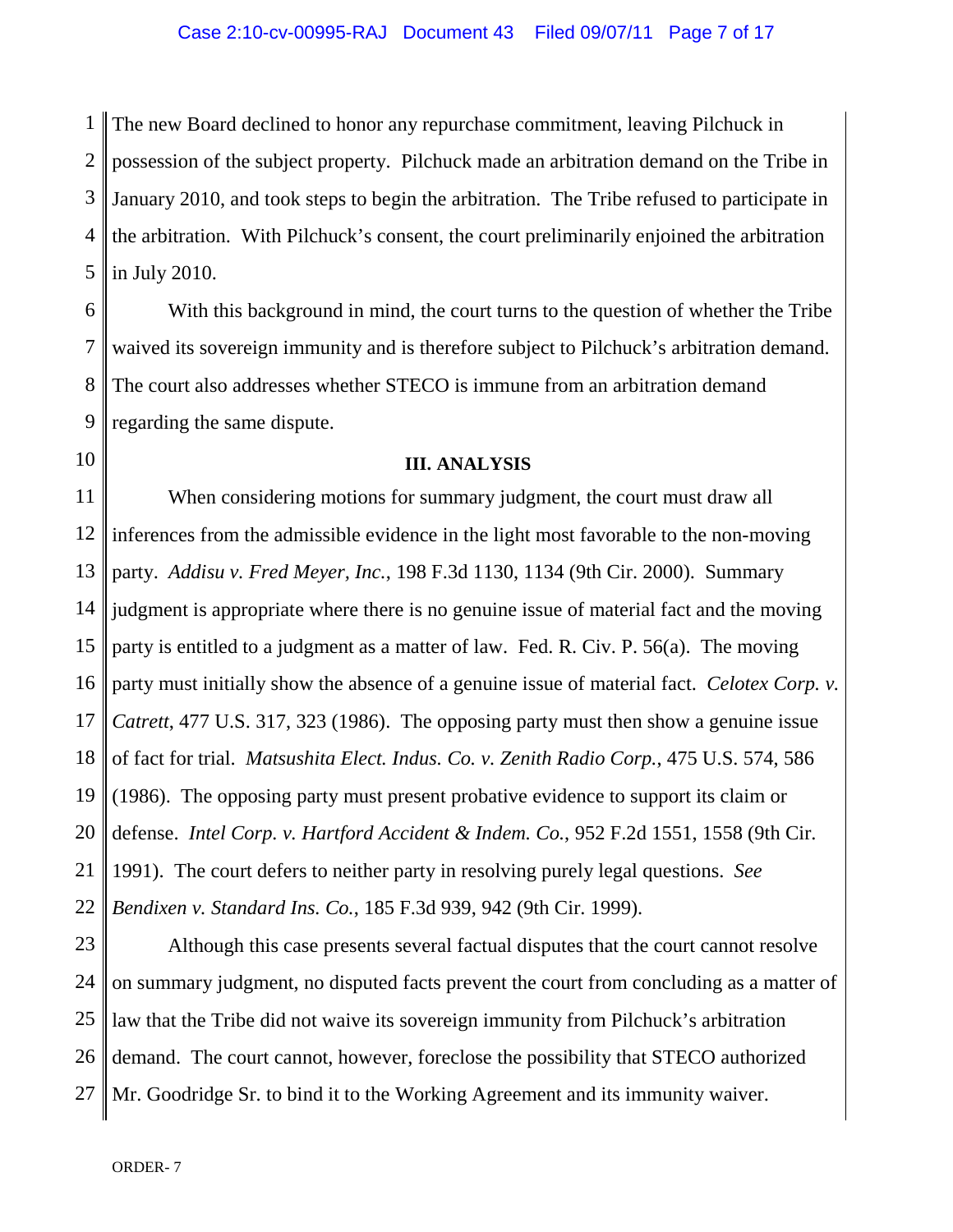#### 1 **A. The Tribe Did Not Waive Its Sovereign Immunity.**

2 3 4 5 6 7 8 9 10 11 12 As the court has noted, tribes are subject to suit "only where Congress has authorized the suit or the tribe has waived its immunity." *Kiowa Tribe v. Mfg. Techs., Inc.*, 523 U.S. 751, 754 (1998). A tribe's waiver of immunity must have the "requisite clarity." *C&L Enters., Inc. v. Potawatomi Indian Tribe*, 532 U.S. 411, 418 (2001). Various cases have refined what level of clarity is necessary for an enforceable waiver. In *C&L*, for example, the court held that an arbitration clause in a contract that did not use the words "sovereign immunity" was nonetheless a sufficiently clear waiver. *Id.* at 415 (quoting arbitration clause), at 420-21 (finding waiver). A waiver of immunity must be express, not implied. For example, in *Allen v. Gold Country Casino*, 464 F.3d 1044, 1047 (9th Cir. 2006), the court held that a Tribe had not waived immunity in a suit by one of its employees even though it had agreed to follow state and federal employment law.

13 14 15 16 17 18 19 20 Here, the only waiver of immunity to which anyone points is the express waiver contained in the Working Agreement. Again, no one disputes that this waiver has the requisite clarity, the dispute is over whether the Tribe actually agreed to the waiver. The Tribe insists that its failure to expressly authorize Mr. Goodridge Sr. to sign the Working Agreement is the end of the debate. Pilchuck, on the other hand, asks the court to apply principles of agency law to reach the conclusion that Mr. Goodridge Sr. had actual or apparent authority to sign the Working Agreement on behalf of the Tribe. Neither party's position is persuasive.

21 The Tribe's position ignores that its "policies" for authorizing agents to enter contracts or waive sovereign immunity are nebulous at best. The Tribe's constitution is silent regarding who may waive the Tribe's immunity or the procedures for doing so. Until 2010, no Board resolution or other formal document set forth policies and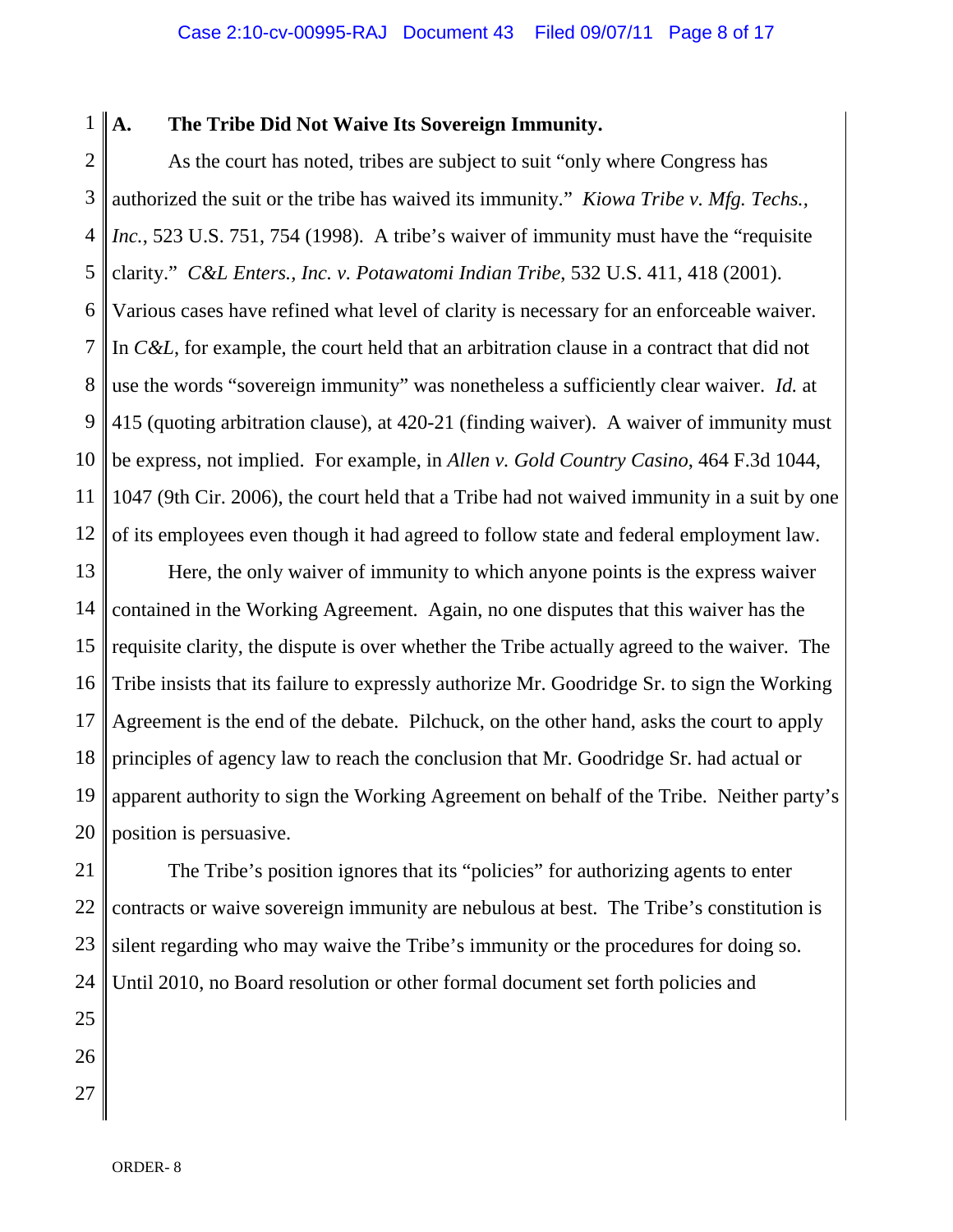1 2 3 4 5 6 7 8 9 10 11 12 13 14 procedure for waiving immunity.<sup>[4](#page-5-0)</sup> At the time Mr. Goodridge Sr. signed the working Agreement, the Tribe had no consistent practice for authorizing people to enter contracts or waive sovereign immunity on its behalf. Mr. Yanity and other Board members contend that the Board's practice was to authorize contracts and sovereign immunity waivers only in written resolutions of the Board. This contention is flatly incorrect. The record reflects that many people have signed contracts purportedly on behalf of the Tribe without any Tribal Board resolution authorizing the act. Manheim Decl. (Dkt. # 25), ¶¶ 9-21 (summarizing contracts entered without Board resolution). None of these agreements contain an express sovereign immunity waiver. The record reflects that while the Tribe entered many contracts pursuant to a written resolution of the Tribal Board, it also entered many contracts without a resolution or any other express approval from the Tribal Board. The record also reflects that agents purporting to act on behalf of the Tribe (most often members of the Board) frequently entered contracts on behalf of the Tribe without the written approval of the Board.

15 16 17 18 19 20 21 22 Pilchuck's reliance on agency principles ignores thorny choice of law questions. If agency law principles apply when a purported agent of a tribe acts on the tribe's behalf, whose agency law principles apply? Pilchuck urges the application of Washington law, but does not explain why Washington law should apply to a question of tribal authority. Pilchuck also does not explain how its approach avoids the Supreme Court's admonition that "tribal immunity is a matter of federal law and is not subject to diminution by the States." *Kiowa Tribe*, 523 U.S. at 756. Tribal law could supply the relevant agency principles, but the record indicates that the only sources of law for the Stillaguamish

<span id="page-8-0"></span>23 24

 $\overline{a}$ 

25 26 27  $4$  Mr. Yanity contends that an October 26, 2010 resolution of the Tribal Board "reaffirmed the Tribe's longstanding policy that all waivers of the Tribe's sovereign immunity are only granted by the Board in writing." Yanity Decl. (Dkt. # 18-1) ¶ 9. A resolution adopted years after Mr. Goodridge Sr. signed the Working Agreement (and months after this litigation began) is of no value in illuminating the Tribe's practices in 2006.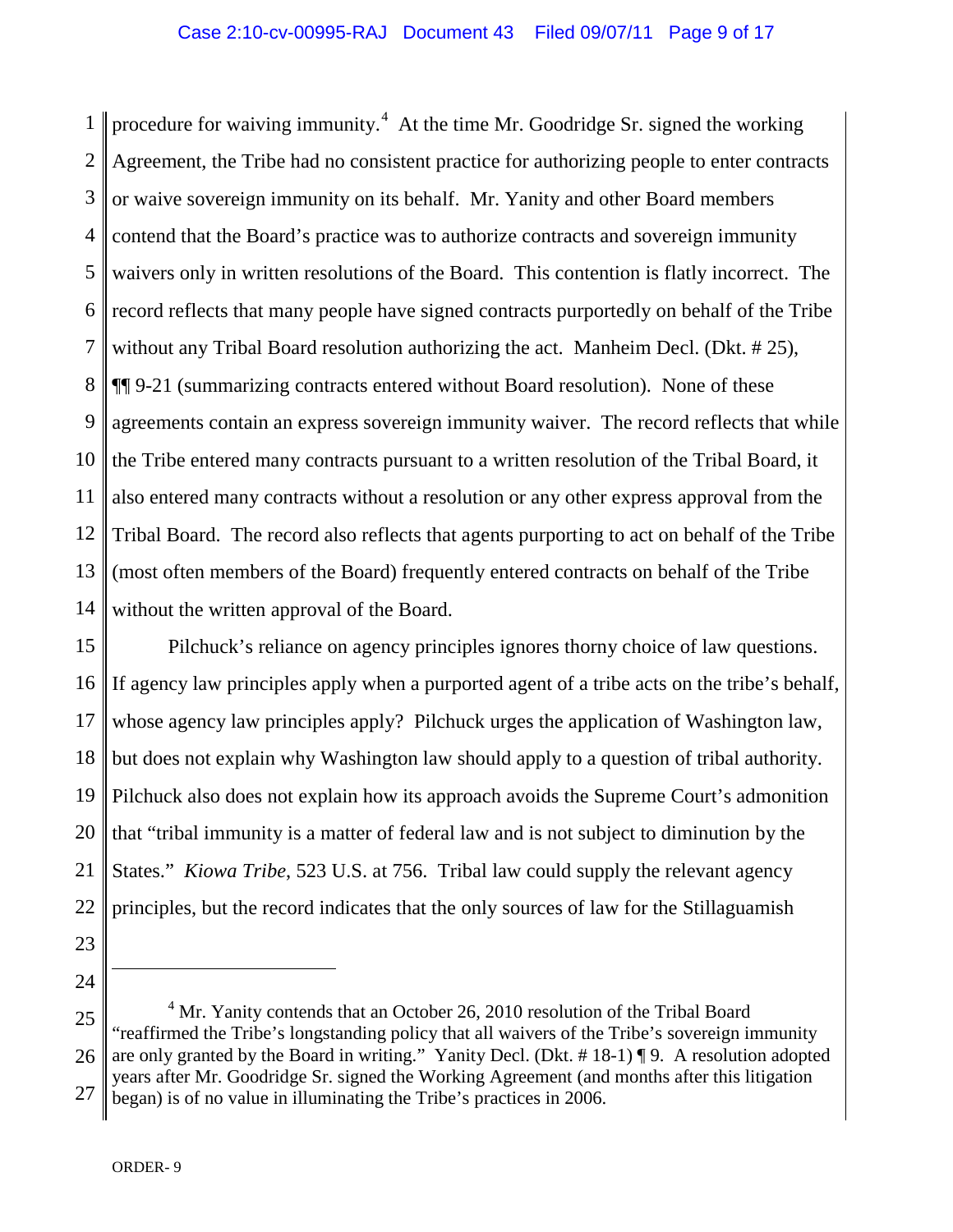1 2 3 4 5 6 7 8 9 10 11 12 13 14 15 16 Tribe are the Tribe's constitution and the resolutions of the Tribal Board. No Board resolution establishes generally applicable tribal agency principles. The Tribe's constitution is also silent on this subject. The constitution invests the Board with plenary power to take action on behalf of the Tribe. Yanity Decl. (Dkt. # 18-1), Ex. A (Stillaguamish Const. Art. VII). The court assumes that this includes the power to waive sovereign immunity. Nothing in the constitution, however, dictates how the Board must take action. The Board has the power to appoint lesser officials. *Id.* Art. IV. Nothing in the constitution, however, explains what powers the Tribe can delegate to lesser officials. It is entirely possible that the Tribe's constitution permits the Tribal Board, or perhaps even the Board's Chair, to make off-the-record appointments of agents with authority to waive its sovereign immunity. *See id.* Art. XII, § 1 (permitting board to delegate authority to Chair). Federal courts have occasionally applied federal common law in disputes involving tribes, but no precedent that binds this court applies federal common law to the question of a tribal agent's power to waive sovereign immunity. *See*, *e.g.*, *C&L*, 532 U.S. at 423 (acknowledging that the Court had applied common-law contract interpretation law to arbitration contracts in past).

17 18 19 20 21 22 23 24 25 26 27 The court concludes that state law has no bearing on who has the authority to waive the Tribe's sovereign immunity. Unfortunately, no Ninth Circuit precedent of which the court is aware squarely addresses this question. Other federal courts have readily deferred to tribal law, at least where tribal law provides explicit rules regarding sovereign immunity waivers. For example, in *Memphis Biofuels, LLC v. Chickasaw Nation Indus., Inc.*, 585 F.3d 917 (6th Cir. 2009), the court concluded that where the charter of a tribal corporation required a resolution of the tribe's board before it could waive sovereign immunity, the charter governed even where the party contracting with the tribal corporation believed the corporation had authority to waive immunity. *Id.* at 922 ("[The contractor] believed that [the tribal corporation] obtained the required approval for the waiver provision – but regardless of what [it] may have thought, board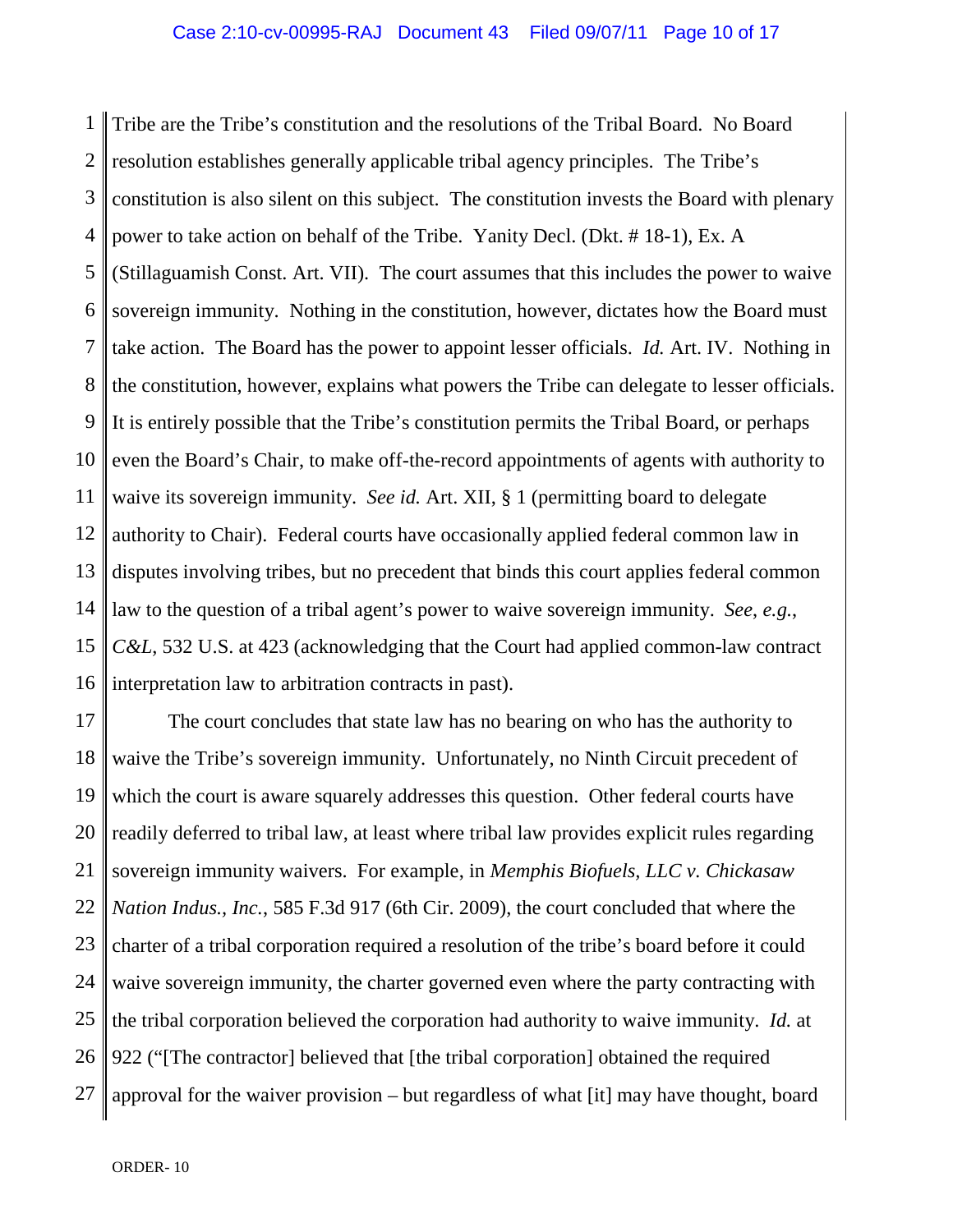1 2 3 4 5 6 7 8 9 10 approval was not obtained, and [the corporation]'s charter controls."). In *Sanderlin v. Seminole Tribe*, 243 F.3d 1282, 1288 (11th Cir. 2001), the court also applied tribal law, rejecting the notion that the tribe's chief could become vested with actual or apparent authority in contravention of the tribe's constitution. Neither of these precedents binds the court, but the court concludes that they are consistent with the Supreme Court's admonition that "tribal immunity is a matter of federal law and is not subject to diminution by the States." *Kiowa Tribe*, 523 U.S. at 756. The court thus reaches two conclusions: state law plays no role in deciding whether a Tribe has waived its sovereign  $\text{immunity:}^5$  $\text{immunity:}^5$  and where tribal law includes specific provisions governing immunity waivers, federal courts respect those provisions.

11 12 13 14 15 The court assumes, without deciding, that federal common law could apply where tribal law is silent or ambiguous regarding who has authority to waive sovereign immunity. The court need not decide this question because it holds that no principle of federal common law supports a finding that the Tribe authorized a sovereign immunity waiver in this case.

16 17 18 The explanation for the court's holding begins and ends at the October 16, 2006 meeting of the Tribal Board. Pilchuck carefully explains how, in its view, the application of agency principles means that Mr. Goodridge Sr. had authority to sign the Working

19

 $\overline{a}$ 

<sup>20</sup> 21 22 23 24 25  $<sup>5</sup>$  Pilchuck notes that at least two state courts have applied state law to determine</sup> questions of authority to waive tribal sovereign immunity. In *Rush Creek Solutions, Inc. v. Ute Mountain Ute Tribe*, 107 P.3d 402, 407-08 (Colo. Ct. App. 2004), the court applied Colorado agency principles to determine that an agent with authority to contract on behalf of the tribe had implicit authority to waive sovereign immunity. The Nebraska Supreme Court similarly applied Nebraska agency law principles to conclude that tribe's chairman and vice-chairman had apparent authority to waive the tribe's immunity. *Storevisions, Inc. v. Omaha Tribe*, 795 N.W.2d 271, 279-80 (Neb. 2011) (following *Rush Creek*). But in a recent decision, the Oklahoma Supreme Court concluded that "tribal law controls the way sovereign immunity can

<span id="page-10-0"></span><sup>26</sup> be waived by the Tribe." *Dilliner v. Seneca Cayuga Tribe*, No. 109085, 2011 Okla. LEXIS 62, at \*13 (Okla. Jun. 28, 2011). For the reasons explained above, the court disagrees with the *Rush* 

<sup>27</sup> *Creek* and *Storevisions* courts to the extent they hold that state law applies in determining who has authority to waive tribal immunity.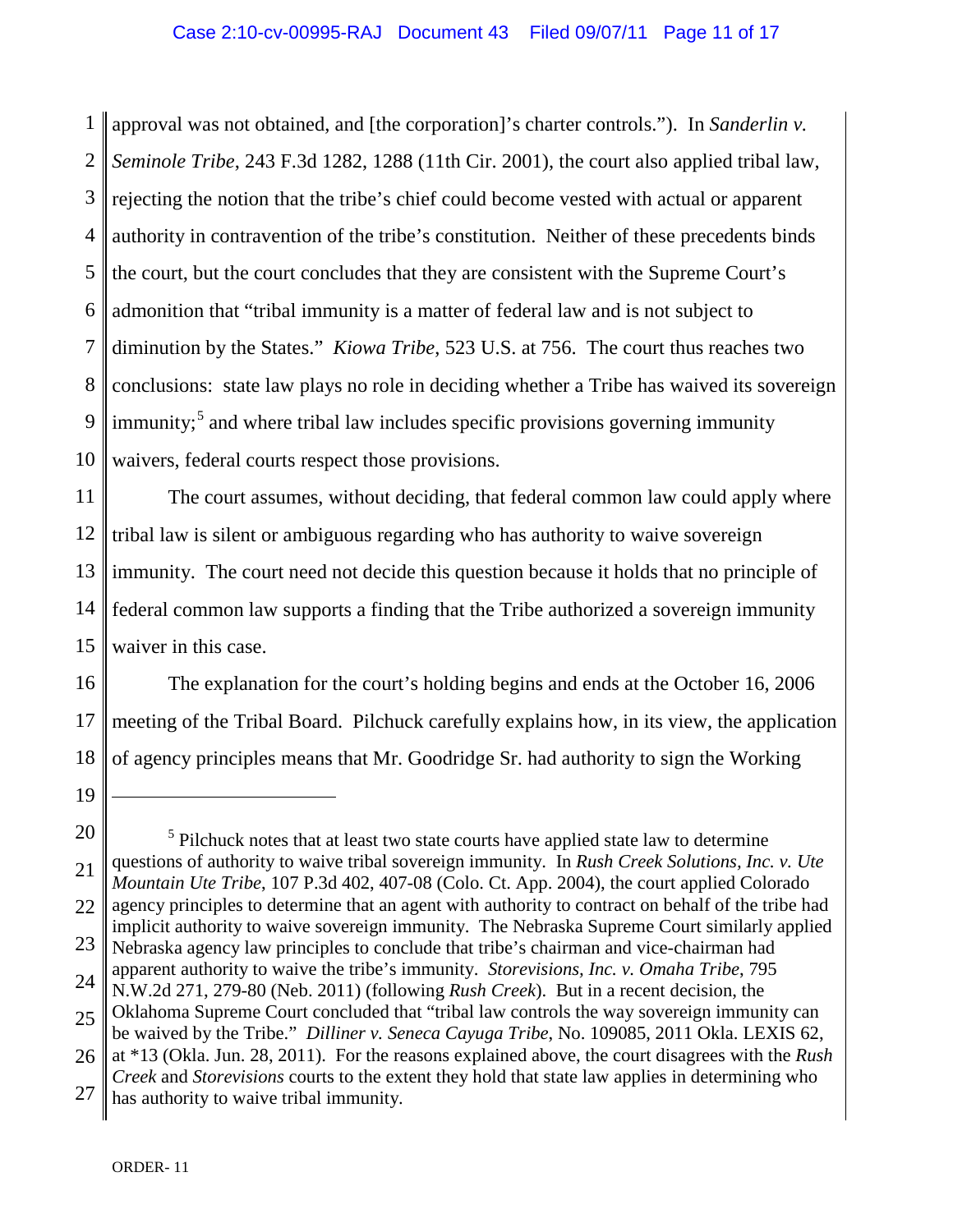1 2 3 4 5 6 7 Agreement (including its sovereign immunity waiver) on behalf of the Tribe. What it does not explain is how, when Mr. Goodridge Sr. and Mr. Nelson came to the October 2006 Board meeting to discuss the RV park project, they did not so much as mention the Working Agreement that Pilchuck had drafted two months earlier to address the project. Nor does it explain how a Working Agreement that contains many terms that no one mentioned at the October meeting, and some terms that directly contradict those mentioned at the October meeting, can be made binding on the Tribe.

8 9 10 11 12 13 14 15 16 17 18 19 20 21 22 At best, the October meeting is evidence that the Board agreed to a skeletal version of the agreement expressed in the Working Agreement, an agreement that included no sovereign immunity waiver. That skeletal version consisted of authorization for Pilchuck to purchase the subject property, conditioned on the Tribe's agreement to lease the land back to Pilchuck to operate the park, or to buy back the property in the event the project failed.<sup>[6](#page-10-0)</sup> It is, of course, far from certain that the Tribe made even this limited agreement. Pilchuck makes no compelling case that Mr. Goodridge Jr.'s unilateral statement that Pilchuck would be "safe" to purchase the subject property, accompanied by the rest of the Board's utter silence, is equivalent to approval of anything. But even if Pilchuck could succeed in proving that case, it would fall well short of explaining how the Working Agreement reflects the agreement it made at the October meeting. As noted, the Working Agreement raises the buyback premium the Tribe was obligated to pay from 10 or 12 percent to 30 percent. This is no minor revision, yet the record is utterly silent as to how the Tribe authorized Mr. Goodridge Sr.

24 25 26 27  $6$  Pilchuck reasons that even if the skeletal agreement discussed at the October meeting made no mention of sovereign immunity or arbitration, the Tribe nonetheless agreed to arbitration and an immunity waiver because it had done so in previous contracts between it and entities with which Mr. Nelson was involved. The court is aware of no authority from any jurisdiction in which a court inserted an arbitration clause or sovereign immunity clause into a contract merely because the parties had done so in previous contracts.

23

 $\overline{a}$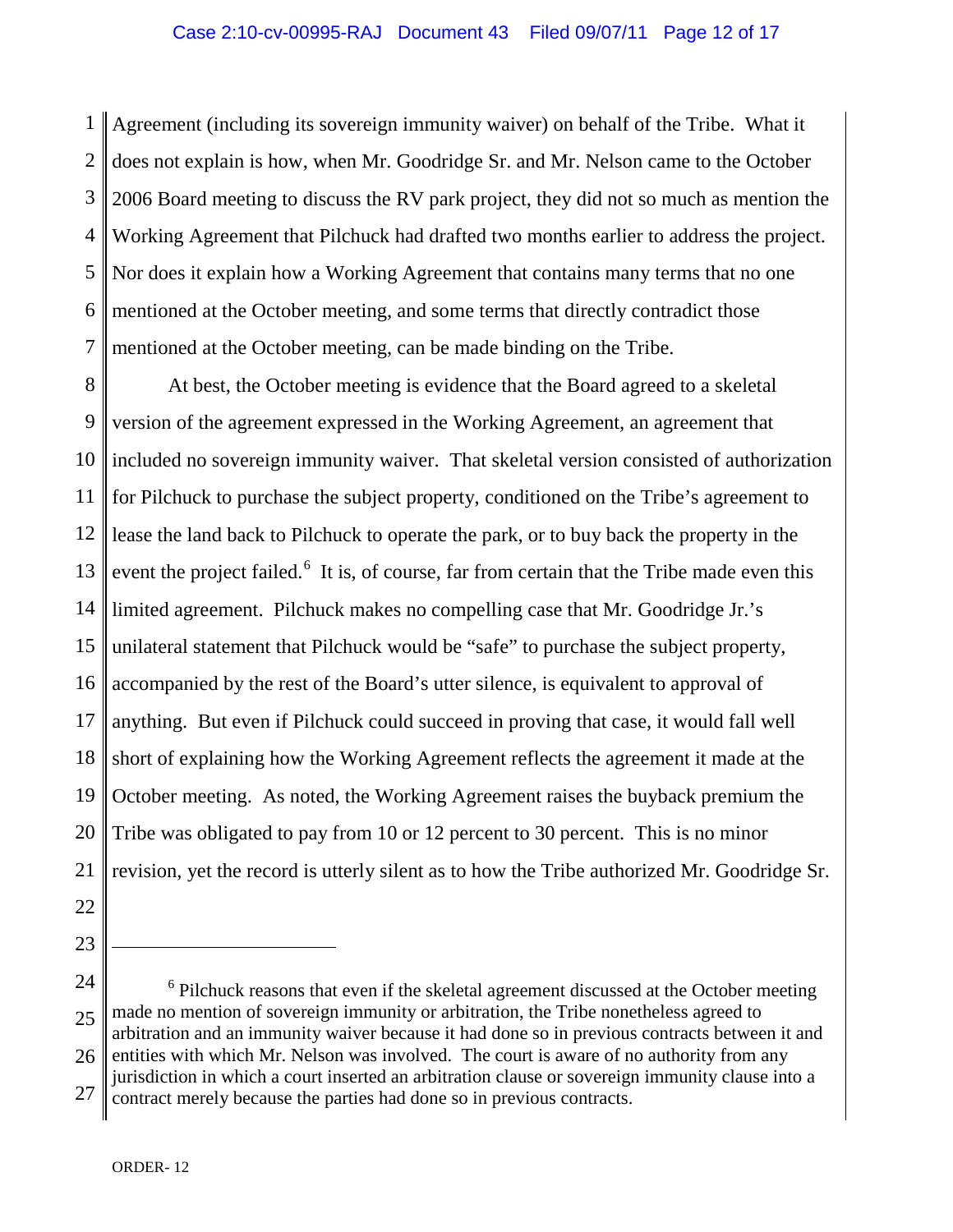1 2 to agree to such a substantial additional burden on the Tribe. Whatever the Tribe might have agreed to at the October meeting, it was not the Working Agreement.

3 4 5 6 7 8 9 10 11 12 13 14 15 16 17 18 19 Among many other subjects that no one addressed at the October meeting was whether Mr. Goodridge Sr. was to have any role in executing the Working Agreement on behalf of the Tribe. Pilchuck harps on Mr. Goodridge Jr.'s statement that it was "safe" to purchase the property. It does not suggest that even the most generous reading of the transcript of the meeting would support the notion that the Board somehow authorized Mr. Goodridge Sr. to finalize an agreement on the Board's behalf. Pilchuck asks the court to infer such authorization from the parties' "course of conduct." Pilchuck identifies no principle of federal common law in which course of conduct is relevant to the question of who has authority to sign an agreement. Putting that aside, however, Pilchuck does not show that the Board had a "course of conduct" in which it discussed agreements at its meetings and sub silentio appointed a non-member of the Board to enter a more expansive agreement on behalf of the Tribe later, waiving its sovereign immunity in the process. Rather than recount the evidence Pilchuck has provided of its "course of dealing" with Mr. Goodridge Sr., the court will simply observe that in the time since he left the Tribal Board, there is no evidence at all that Mr. Goodridge Sr. had a practice of waiving the Tribe's sovereign immunity. There is also no evidence that the Board authorized him to do so.

20 21 22 23 24 25 26 27 The court acknowledges Pilchuck's evidence that after the October 2006 meeting, Mr. Yanity and other members of the Board took actions toward completing the RV park project. For example, it appears that Mr. Yanity approved a few environmental studies necessary to the project. If Pilchuck could succeed merely by demonstrating the unfairness of the Tribe's later decision to pull out of the RV park project and assert its immunity from suit in the aftermath, it might well have a chance in this suit. Sovereign immunity, however, is a doctrine whose application frequently leads to unfair results. *See*, *e.g.*, *Memphis Biofuels*, 585 F.3d at 922 ("This result may seem unfair, but that is the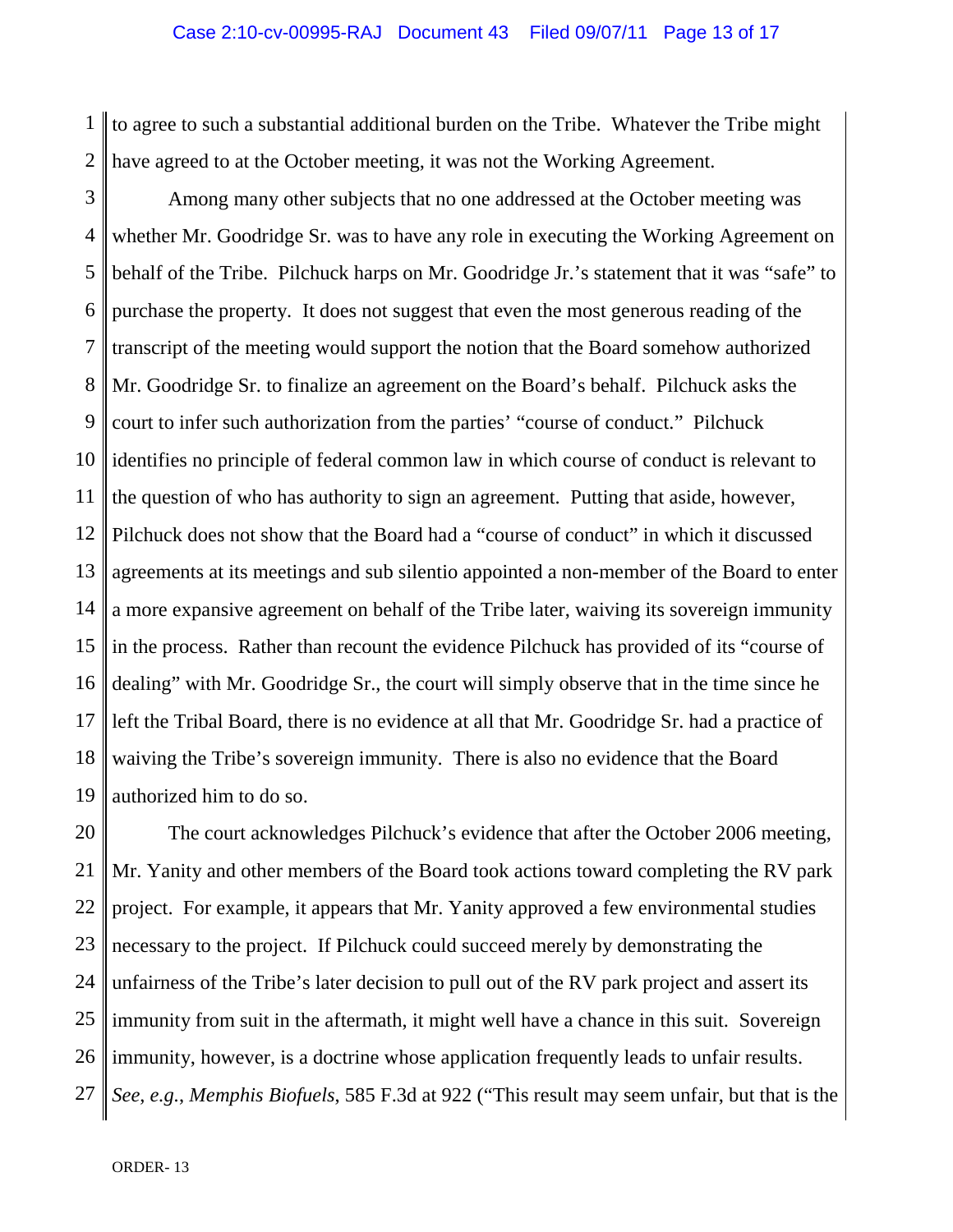1 2 3 4 5 6 7 8 9 reality of sovereign immunity."); *Native Am. Distributing v. Seneca-Cayuga Tobacco Co.*, 546 F.3d 1288, (10th Cir. 2008) ("The Supreme Court has acknowledged that tribes [can] use their immunity as a sword rather than a shield . . . ."); *Kiowa*, 523 U.S. at 758 (noting "reasons to doubt the wisdom of perpetuation the [tribal sovereign immunity] doctrine," but recognizing Congress's responsibility for limiting tribal immunity). Whether this a case in which the Tribe unfairly used sovereign immunity to back out of an agreement is not a question properly before the court. The question before the court is whether the Tribe waived its sovereign immunity for disputes arising out of the RV park project. The court holds that it did not, as a matter of law.

10 11

12

13

14

15

16

17

18

19

20

21

22

23

# **B. It Is Possible That Further Discovery Will Show that STECO Entered the Working Agreement.**

Before any discovery took place in STECO's suit against Pilchuck, STECO filed a motion for summary judgment motion that it was immune from the suit. In many ways, STECO's claim to sovereign immunity mirrors the Tribe's. Tribal corporations enjoy sovereign immunity, so long as they carry out the tribe's business. *Allen*, 464 F.3d at 1046 ("When the tribe establishes an entity to conduct certain activities, the entity is immune if it functions as an arm of the tribe."). So far as the court is aware, Pilchuck does not dispute that STECO is an entity entitled to assert sovereign immunity.

Pilchuck's arbitration demand against STECO faces several hurdles beyond those it faced when attempting to bring the Tribe to arbitration. Whereas the Tribe was at least facially a party to the Working Agreement containing a sovereign immunity waiver, STECO is nowhere mentioned in the Working Agreement. Pilchuck urges the court to overlook this detail. It contends that a court could conclude that the Working Agreement's references to the Tribe "did not just mean the Tribe itself but also its relevant bodies and organizations, including STECO." Def.'s Mot. at 11. Mr. Goodridge Sr. declares that he had authority by virtue of his position as STECO's Chair to enter contracts without the express approval of the STECO board. Goodridge Sr. Decl. ¶ 8.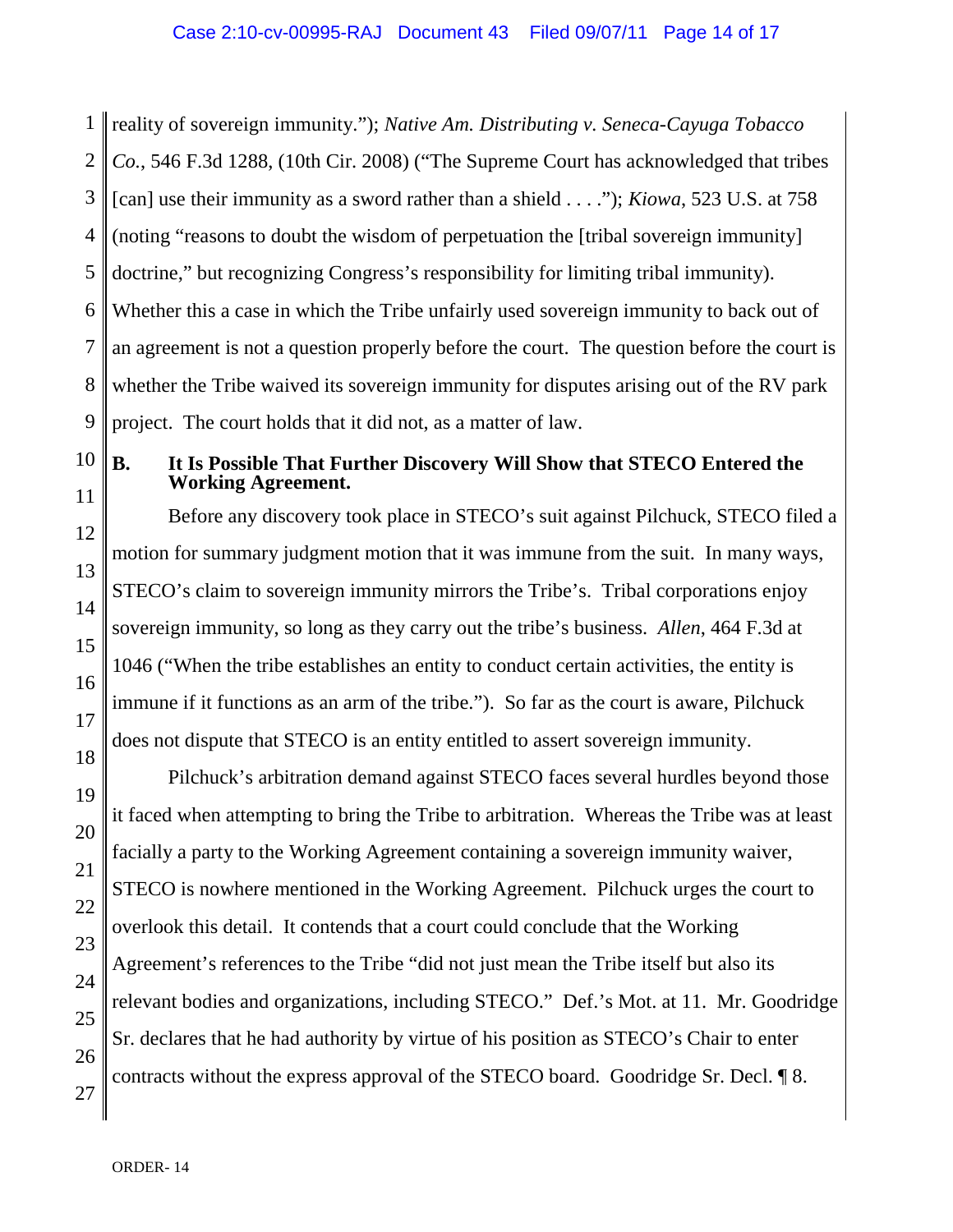1 2 Nonetheless, he asserts that STECO's board did approve the Working Agreement, even though it did not approve it in writing. *Id.* ¶¶ 19, 21.

3 4 5 6 7 8 9 10 11 12 13 14 15 16 17 18 STECO contends that its charter requires its board to approve all waivers of sovereign immunity in writing. STECO is, like the Tribe, flatly mistaken. Its charter explains that the STECO board has the power to waive STECO's immunity, although it cannot waive the Tribe's immunity. Charter ¶ 3.3(l). The charter does not, however, provide any procedures for waiving immunity. Moreover, despite STECO's insistence to the contrary, nothing in the charter requires the board to take action via written resolution. The board's directors must "in all cases act as a board," but nothing requires their actions to be memorialized in writing. ¶ 5.7. The charter empowers the STECO Chair to sign any document that its board approves, but again does not require approval in writing. Charter  $\sqrt{\ }$  5.21(a). Moreover, the charter empowers any officer or director to enter contracts on behalf of STECO, and notes that the authorization can be for a specific contract or a more general authorization. Charter ¶ 8.5. Again, there is no requirement that the authorization be in writing. As was the case with the Tribe, Pilchuck presents evidence that STECO's practices regarding contract authorization were haphazard. Sometimes the STECO board authorized particular contracts in writing, sometimes it did not.

19 20 21 22 23 24 25 26 Pilchuck insists that further discovery will help it prove that STECO is a party to the Working Agreement and thus waived its sovereign immunity. The court cannot rule out this possibility. It is possible that discovery will reveal that STECO had a practice of binding itself to contracts to which only the Tribe was explicitly a party. It is possible that discovery will show that STECO and Pilchuck understood STECO to be a party to the Working Agreement. It is possible that discovery could show that Mr. Goodridge Sr. had the approval of the STECO board to enter the Working Agreement on behalf of STECO. Regardless of the likelihood of Pilchuck prevailing in this quest, the mere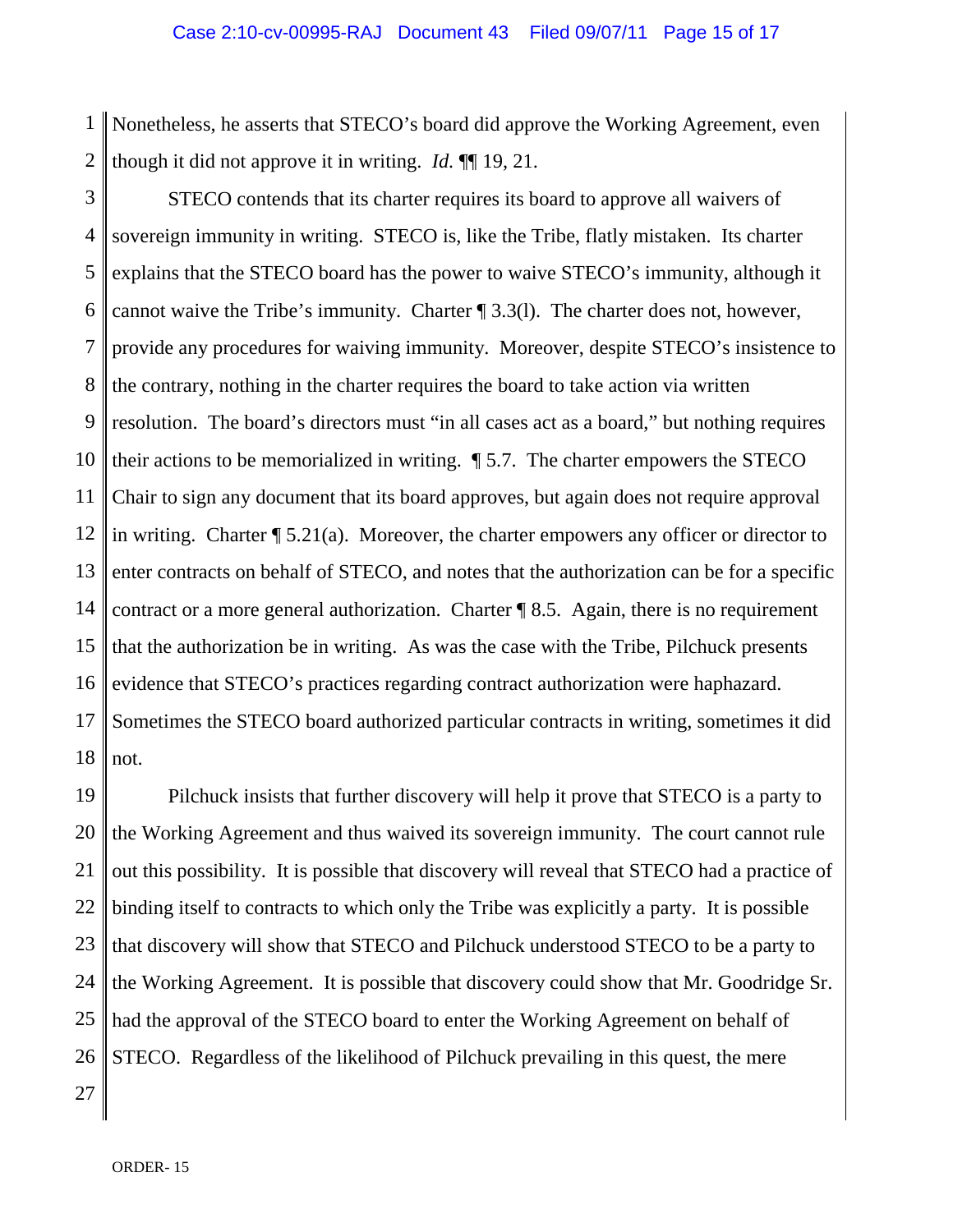1 2 possibility means that the court cannot grant summary judgment without permitting additional discovery. *See* Fed. R. Civ. P. 56(d).

3 4 5 6 7 8 9 10 11 The court warns Pilchuck, however, that if it puts STECO through the expense of discovery to employ the same strategy that it did in opposing the Tribe's assertion of immunity, the court will consider imposing sanctions. If Pilchuck's additional discovery shows merely that members of the STECO board approved the RV park project, then Pilchuck will fare no better in its dispute with STECO than in its dispute with the Tribe. Pilchuck's task is, at a minimum, to show that STECO's board authorized Mr. Goodridge Sr. to bind STECO to the Working Agreement and its sovereign immunity waiver. If it cannot do so, then additional discovery to show that STECO, like the Tribe, once supported the RV park project is of no value.

12 13 14 15 16 17 18 19 20 The court accordingly orders as follows. No later than September 23, 2011, Pilchuck must choose one of the following options. It can file a statement that that court's holding in the Tribe case against Pilchuck is dispositive of STECO's case against Pilchuck, and permit the court to enter a judgment consisting of a permanent injunction against further efforts to pursue arbitration against STECO. Alternatively, it can file a statement indicating that it has a good faith basis to believe that further discovery will yield evidence that the STECO board authorized Mr. Goodridge Sr. to bind it to the Working Agreement, including its sovereign immunity waiver. In that event, the parties may begin discovery.

21 22 23

### **IV. CONCLUSION**

24 25 26 For the reasons stated above, the court GRANTS the Tribe's motion for summary judgment (Dkt. # 18) and DENIES Pilchuck's motion (Dkt. # 21). The court also DENIES Pilchuck's motion to seal. Dkt. # 19. The court permanently enjoins Pilchuck from commencing or continuing arbitration against the Tribe regarding any dispute arising out of the Working Agreement or any agreement regarding the RV park project